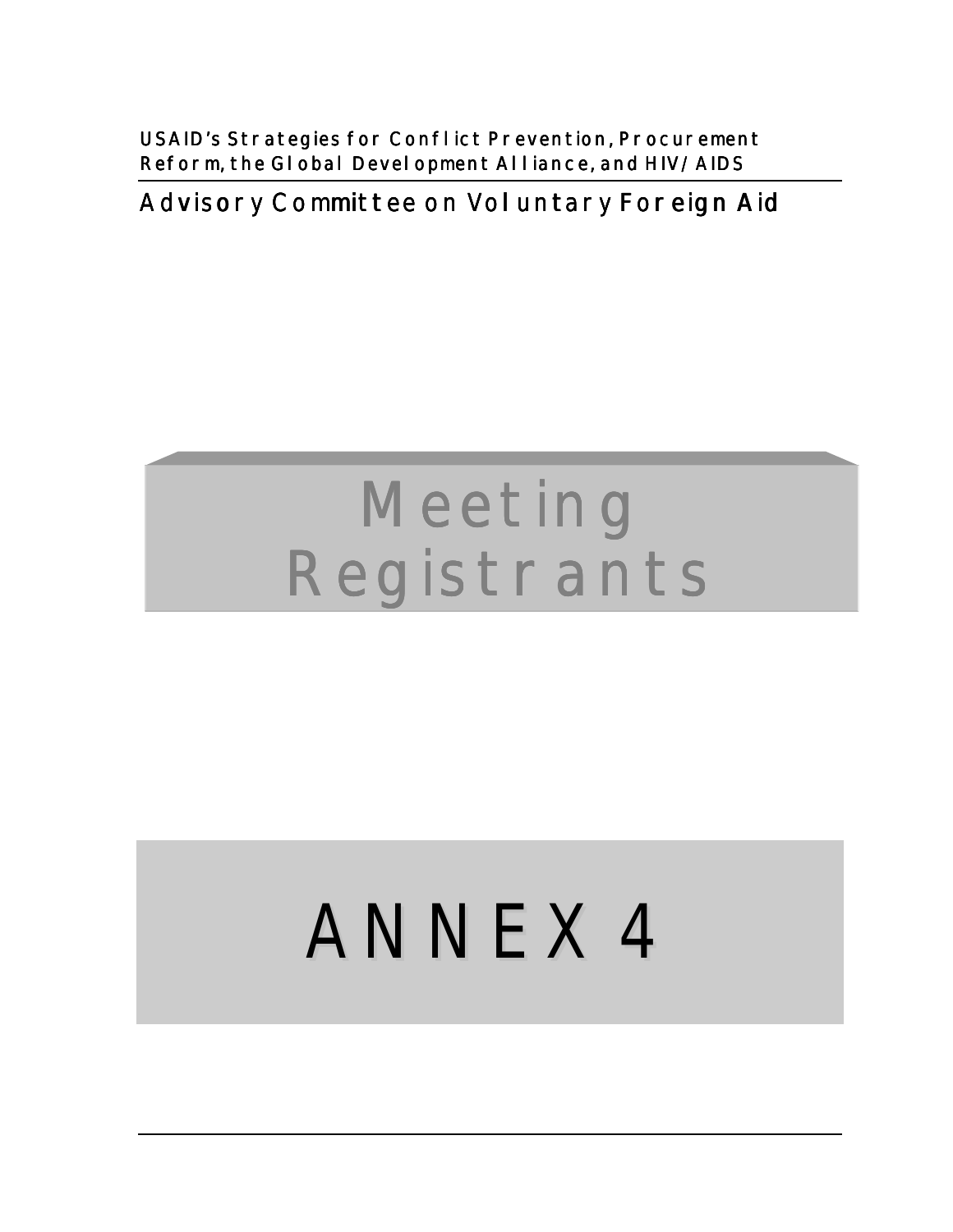| Irene Abdou<br>Counterpart International                                         | Rahel Adamu<br>The Africa-America<br>Institute                            | G Adamyan                                                                 |
|----------------------------------------------------------------------------------|---------------------------------------------------------------------------|---------------------------------------------------------------------------|
| Sarah Albrecht<br>Center for Health and<br>Gender Equity (CHANGE)                | Johnnie Amenyah<br>John Snow,<br>Inc./DELIVER                             | Celeste Angus<br><b>ORT</b> International                                 |
| Thomas Anklewich<br>United States Agency for<br><b>International Development</b> | Jennifer Antilla<br><b>CEDPA</b>                                          | Robert J. Asselin<br>Nonprofit Organization<br>Development                |
| Vivian Awumey<br>The Africa-America<br>Institute                                 | Mastee Badi<br><b>Tulane University</b>                                   | Rabine Bahrenbegi<br><b>Medical Services Corporation</b><br>International |
| Shawn Bardwell<br>InterAction                                                    | Betsy Bassan<br><b>Chemonics International</b>                            | Stephen Bauman<br>World Hope International                                |
| Meriwether Beatty<br>JSI Research and Training<br>Institute                      | Gerald Becker<br><b>Development Alternatives</b>                          | Ozsel Beleli<br>Search for Common Ground                                  |
| Fred Bemak<br>George Mason University                                            | Jim Bender<br>Academy for Educational<br>Development                      | Anna Benton<br>Center for Health and Gender<br>Equity (CHANGE)            |
| Rene Bernier<br><b>USAID/ANE</b>                                                 | Natasha Bilimoria<br>Elizabeth Glaser Pediatric<br><b>Aids Foundation</b> | Kerry Bolognese<br><b>NASULGC</b>                                         |
| M. C. Vanden Bossche<br>Manoff Group Inc                                         | M. C. Vanden Bossche<br>Manoff Group Inc                                  | Michelle Brown<br>Refugees International                                  |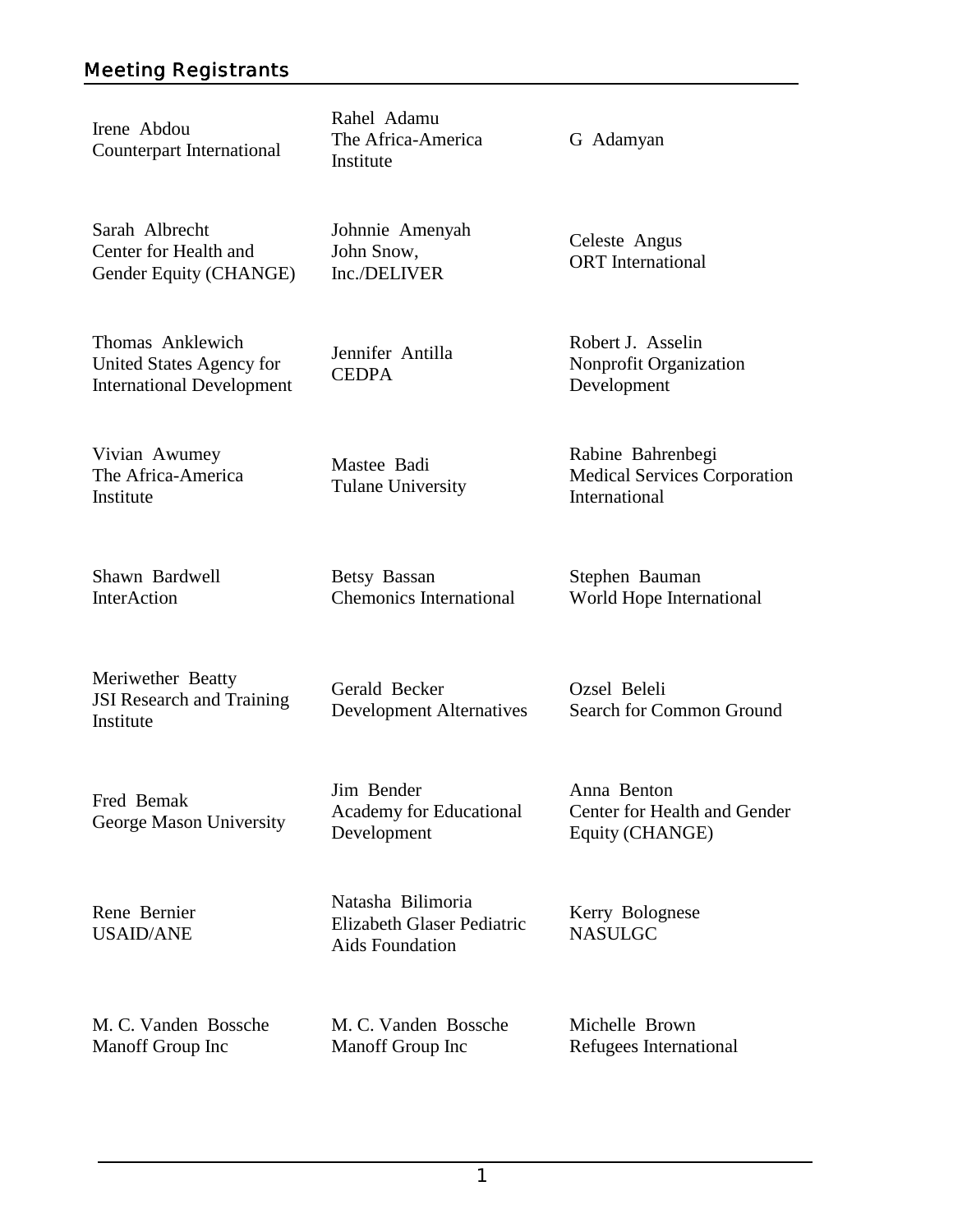| Terrence Brown<br>World Wildlife Fund                                        | Barbara Brown                                                                                     | Melissa Brown<br><b>USAID</b>                                       |
|------------------------------------------------------------------------------|---------------------------------------------------------------------------------------------------|---------------------------------------------------------------------|
| Ruth Buckley                                                                 | Kathleen Bumpass                                                                                  | Malcom Butler<br>Partners of the Americas                           |
| Giulia Campanaro<br>The Aspen Institute                                      | Patrick Carey<br><b>ACDI/VOCA</b>                                                                 | Kathleen Cash<br>Appalachian Institute for Women $\&$<br>Children   |
| James Cawley<br>NCBA/CLUSA                                                   | Yasmin Chandani<br>John Snow,<br>Inc./DELIVER                                                     | Dennis Chandler                                                     |
| James Chapman                                                                | Karen Charles<br>Population Health and<br>Nutrition                                               | Scott Charlesworth<br>Center for Victims of Torture                 |
| Joel Charny<br>Refugees International                                        | Helen Chauncey<br><b>Institute for Multi-track</b><br>Diplomacy                                   | Nada Chaya<br>Population Action Int'l                               |
| Holly Christofferson<br><b>Salvation Army World</b><br><b>Service Office</b> | Yallena Cica<br><b>Institute for Multi-track</b><br>Diplomacy                                     | Jaco Cilliers<br><b>CRS</b>                                         |
| Mark Clack<br><b>International Medica Corps</b>                              | Joan Claffey<br><b>Association Liaison Office</b><br>for University Cooperation<br>in Development | Ann Claxton<br>World Vision U.S.                                    |
| Abby Clay                                                                    | Julia Clones<br>Alliance for U.N.<br><b>Sustainable Development</b><br>Program                    | Linda Cobey<br><b>Medical Services Corporation</b><br>International |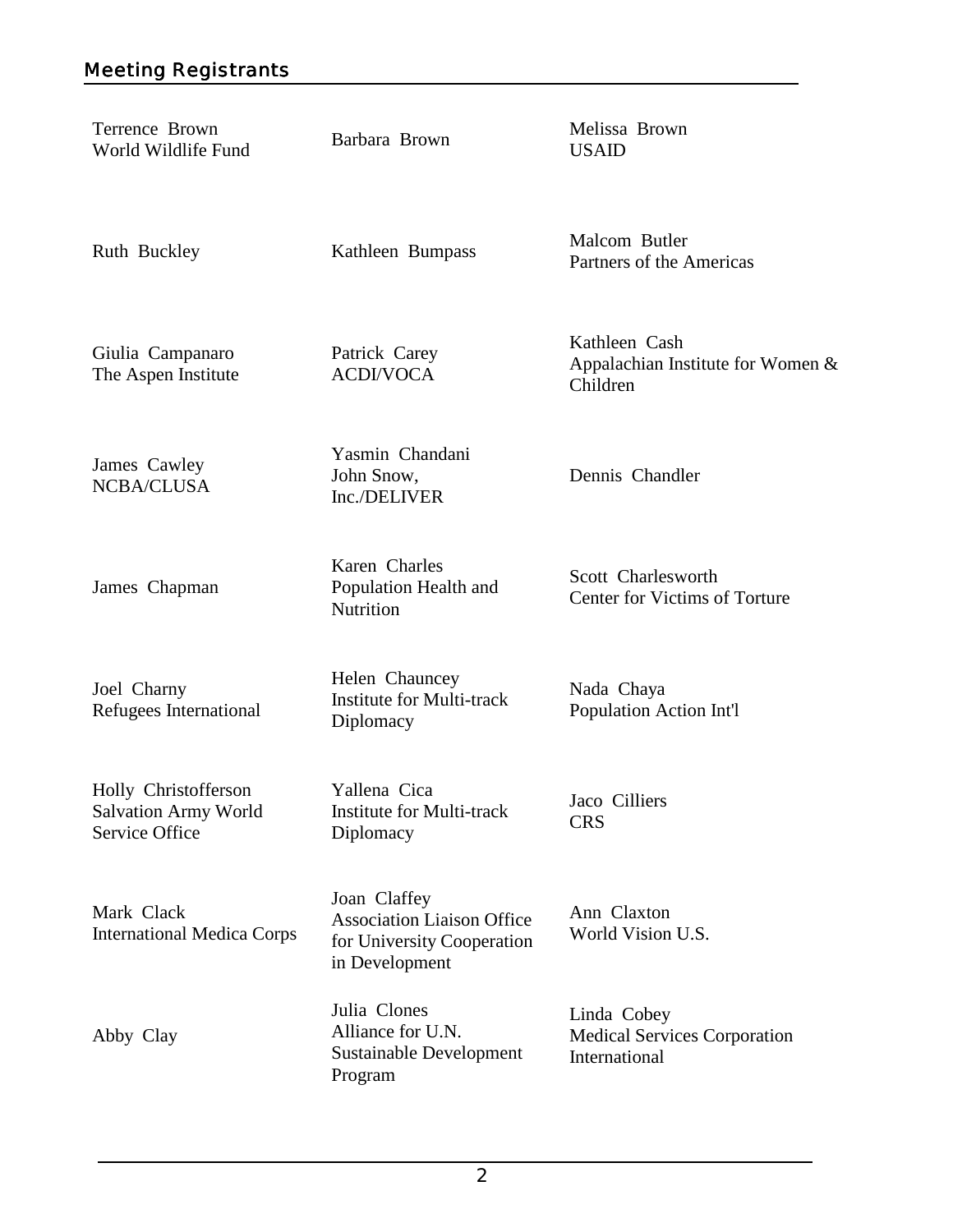| Elizabeth Coleman<br><b>CEDPA</b>                              | Gilbert Collins<br><b>USAID/OFDA</b>                     | David Consigny<br><b>USAID</b>                                                    |
|----------------------------------------------------------------|----------------------------------------------------------|-----------------------------------------------------------------------------------|
| Maggie Cooper<br>Phelps Stokes Fund                            | Helen Cornman<br>Project Hope                            | Martin Coster<br>FINCA International                                              |
| Colette Cowey                                                  | Donald Crane<br><b>ACDI/VOCA</b>                         | Ed Crane<br><b>National Peace Corps Association</b>                               |
| Susan Crowley<br>Merck & Co., Inc.                             | Caroline Curtis<br>TvT Associates, Inc.                  | Ann Dalrymple<br><b>Ammon Circuits Research</b>                                   |
| Ramon Daubon<br>Kettering Foundation                           | Emy de Reyes<br>Planet Aid, Inc.                         | Robert Delemarre<br>South-East Consortium for<br><b>International Development</b> |
| Rose Dennis<br>Phelps Stokes Fund                              | Vivian Derryck<br>Academy for Educational<br>Development | Charlotte Diez<br>Search for Common Ground                                        |
| Keith Disselkoen                                               | Daniel Donaghue                                          | Polly Donaldson<br>Institute for International Education                          |
| Lisa Doughten<br><b>International Resources</b><br>Group (IRG) | Jack Downey<br>Academy for Educational<br>Development    | Bjoern Dressel                                                                    |
| Julius Dudley<br><b>Phelps Stokes</b>                          | Steven Durand<br><b>Population Resource</b><br>Center    | Ronald Edwards                                                                    |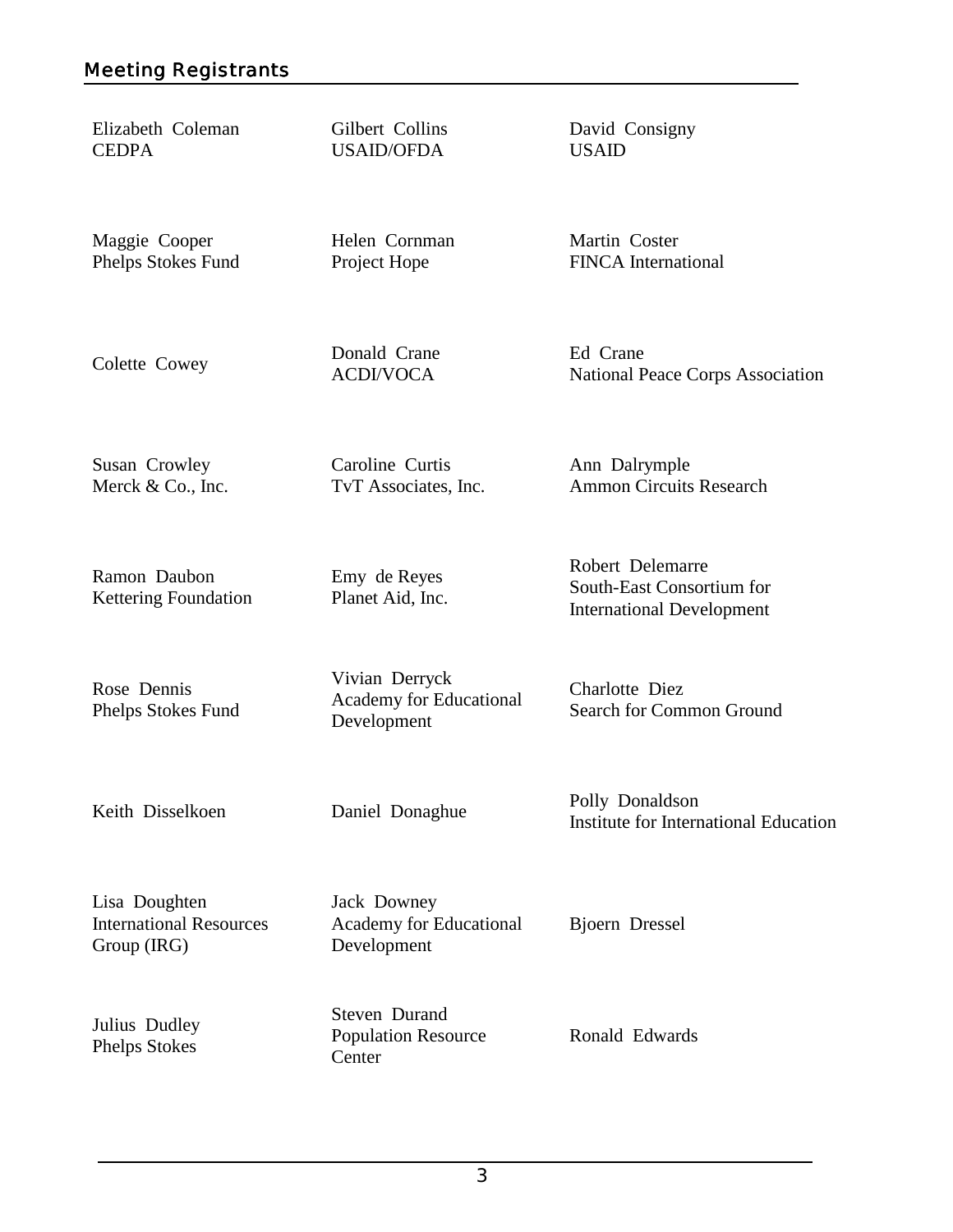| Lauren Engle<br>International Office of<br>Migration         | Julia Ernst<br>Center for Reproductive<br>Law and Policy      | Gary Evans                                                                           |
|--------------------------------------------------------------|---------------------------------------------------------------|--------------------------------------------------------------------------------------|
| Katherine Evans<br>Gifts in Kind International               | Joanne Fairley<br><b>Pearl S Buck International</b><br>(PSBI) | Benard Fisken<br>Gelman, Rosenberg & Freedman                                        |
| Kevin Fitzcharles<br><b>CARE USA</b>                         | Sylvia Fletcher                                               | Hannah C. Fortune-Greeley<br>Women and Families Program,<br>Partners of the Americas |
| David Foster<br><b>Chemonics International</b>               | Carrie Foti<br><b>Catholic Medical Mission</b><br>Board       | Andrea K. Freeman<br>Pact                                                            |
| James Fremming<br><b>Management Systems</b><br>International | Oleg Gabriyelyan<br>George Mason University                   | Lisette Garcia<br>Phelps Stokes Fund                                                 |
| Michelle Garred<br>World Vision U.S.                         | Heather Garvie<br>World Learning, Inc.                        | Jess Gersky<br>Pan American Health and Education<br>Foundation                       |
| Laura Golden<br><b>World Relief</b>                          | Priscilla Goldfarb<br><b>AMREF USA</b>                        | Monica Goletiani<br>Counterpart International                                        |
| Jeff Gray<br><b>DIC</b> International                        | Drew Hannah                                                   | Andrew Hannah<br><b>AmeriCares</b>                                                   |
| Ben Harrison<br><b>EnterpriseWorks</b><br>Worldwide          | Paula Hashem<br><b>Embassy of Yemen</b>                       | Lori Heise<br>The Global Campaign for<br>Microbicides c/o PATH                       |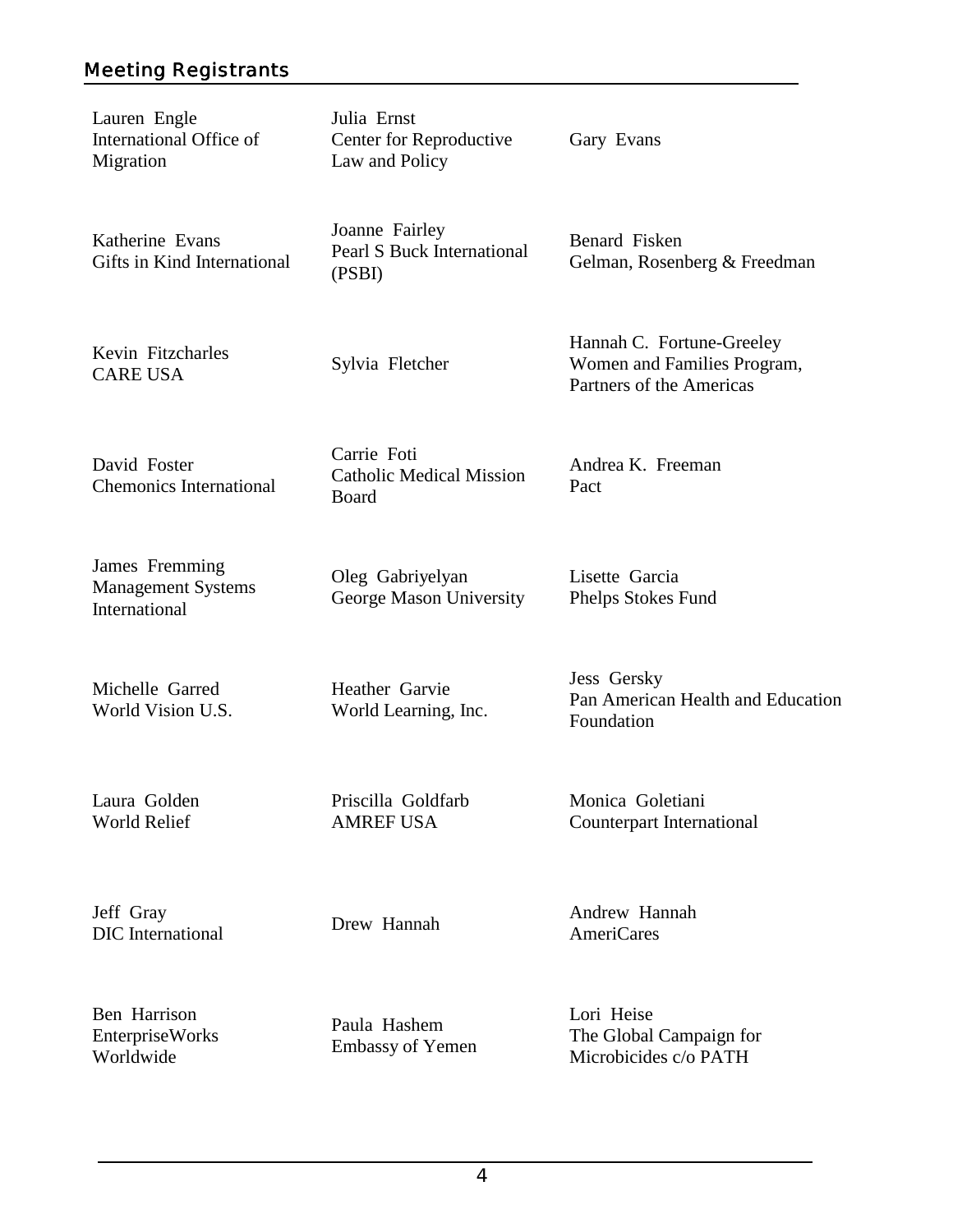Kitty Hempstone USSALEP

Virginia Hines Family Health **International** 

Laura Henderson CARE

Karen Hirschfeld International Medical Corps

Kirsten Hongisto InterAction

Diana Hoover Doctors of the World - USA

Gretchen Hurley Management Sciences for Health

Mark Issac Elizabeth Glaser Pediatric Aids Foundation

Stewart Jennifer IIE

Foundation

Wanjiru Kamau African Immigrants

Gail Kelley Physians for Peace

Terrence Jezowski EngenderHealth

Janelle Kempel Maria Kendro

**NTCA** 

Joesph Kennedy Africare

Joseph Kelliebrew

Patricia Kiddoo Salvation Army World Service Office

Erika Kirwen Development Alternatives, Inc.

5

Sarah Kith Professional Resource Group International, Inc.

Heather Jaffan System Sciences, Inc.

Ajit Joshi USAID

PRGI

John Irons USAID

Peg Hume

Management Sciences for Health

Caroline Hossein OIC International

Denis Hynes OIC International

Jodi Jacobson **CHANGE** 

Financial Services Volunteer Corps

Joanne Heyman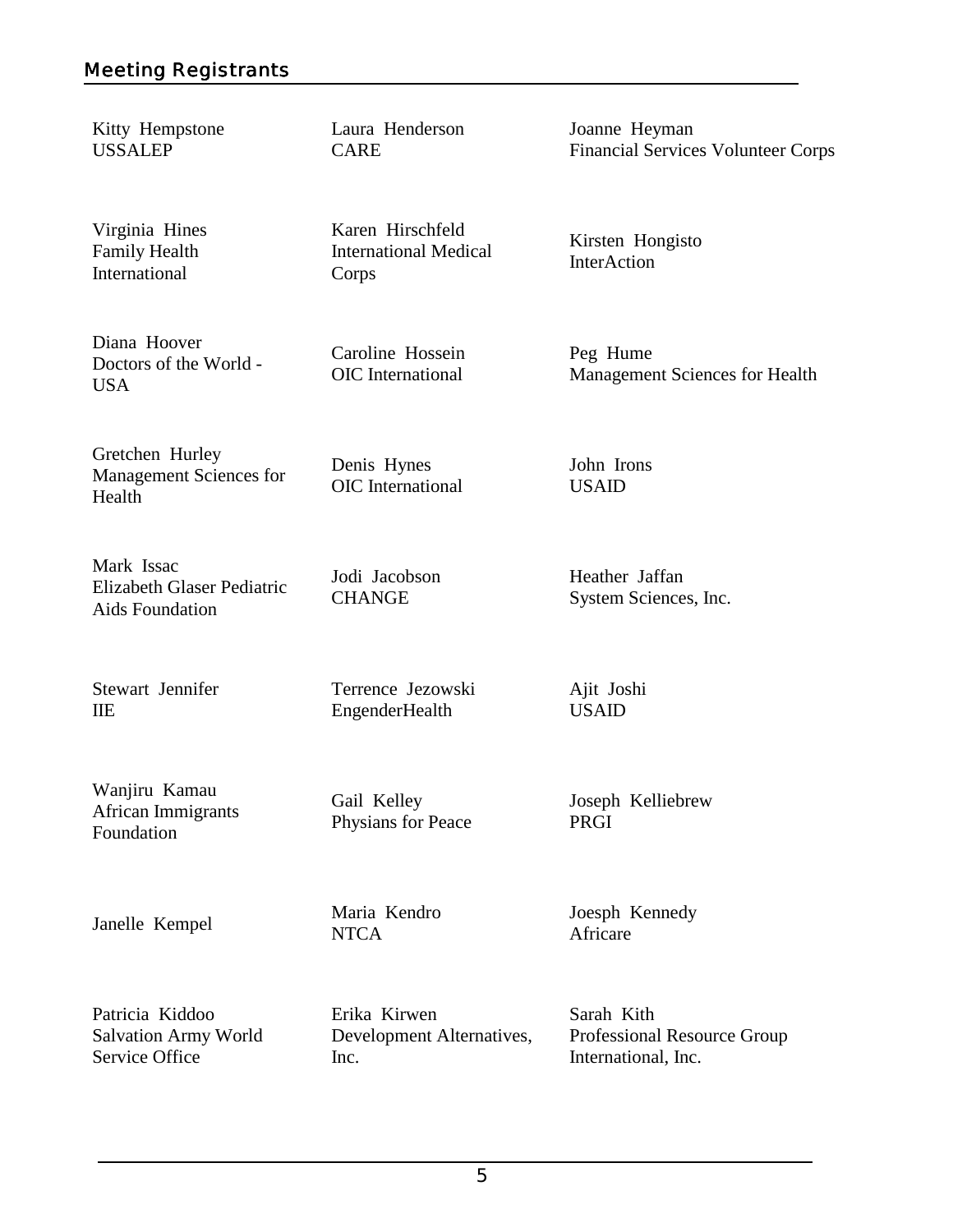Stephen Klein SK Associates, Ltd. Erin Klett International Labour Organization

Mary Knox USAID

Janet Koster Volunteers of America Christina Kramer Pathfinder-Catalyst Project Robert Kramer Chemonics International

Bob Kramer Chemonics International Lans Kumalah Mitchell Group, Inc Bhavna Lall Association of Public Health Laboratories

Lauren Landis Save the Children Shannon Lane FINCA International

Grace Lang USAID

Jeff Lehrer USAID

Sarah Levin

Citizen Participation Program, Partners of the Americas

Chalya Lar World Vision U.S.

Jackie Lemlin Healthnet International

Karen Levy-Brown IFES

Nancy Lindborg Mercy Corps

Lucinda Lessley PADCO

Philippa Lawson

Development

Academy for Educational

Calvin Lewis Professional Resource Group International, Inc.

Laurie Liskin Development Alternatives, Inc.

Ronnie Lovich

Alexander Lezhnev Georgetown University

Save the Children

Nancy Lubin JNA Associates, Inc. Terri Lukas Hea Khan Foundation, USA

Ellen Lynch United States Agency for International Development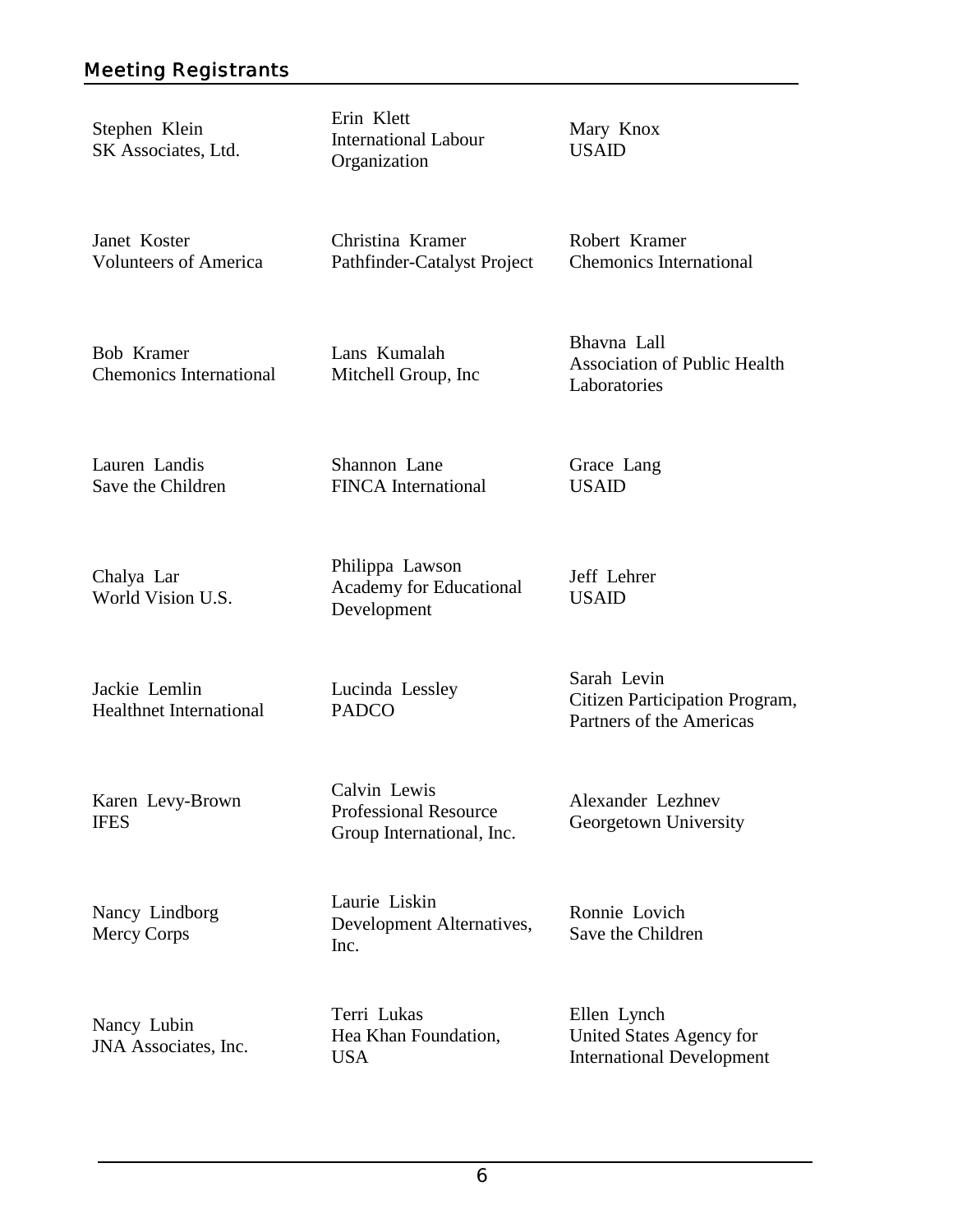Robert MacAlister American Refugee **Committee** 

Lynn Macdonald AFL-CIO Solidarity **Center** 

Dennis Madden Catholic Near East Welfare Assocation CNEWA

Anita Malley Save the Children

Rosella Marshall BHR/ASHA, USAID Leslie Mancuso Project Hope March

Policy

Raymond Martin Christian Connections for International Health

Susan Masse **CEDPA** 

Kim Maynard Cuny Center

Dick McCall USAID

David Mc Allister Pearl S Buck International (PSBI)

Robert McClusky G/HCD-USAID

John McDonald Institute for Multi-track **Diplomacy** 

Mila Medina United Way International

Susan Moreira Chemonics International

Ronald Morgan Ronald Morgan Association

Ruth Mendum Pennsylvania State

University

Doris Mosley **HRSA** 

Karen Mulhauser Mulhauser and Associates Paul Murphy Eagle Eye Publishers, Inc.

Heidi Mason Center for Reproductive Law and

Moses Mayne Inter American Improvement Association, Inc

Jack McCarthy Computer Frontiers, Inc.

Sue McIntyre World Vision U.S.

Marialisa Miller Chemonics International

Oren Murphy Development Alternatives, Inc.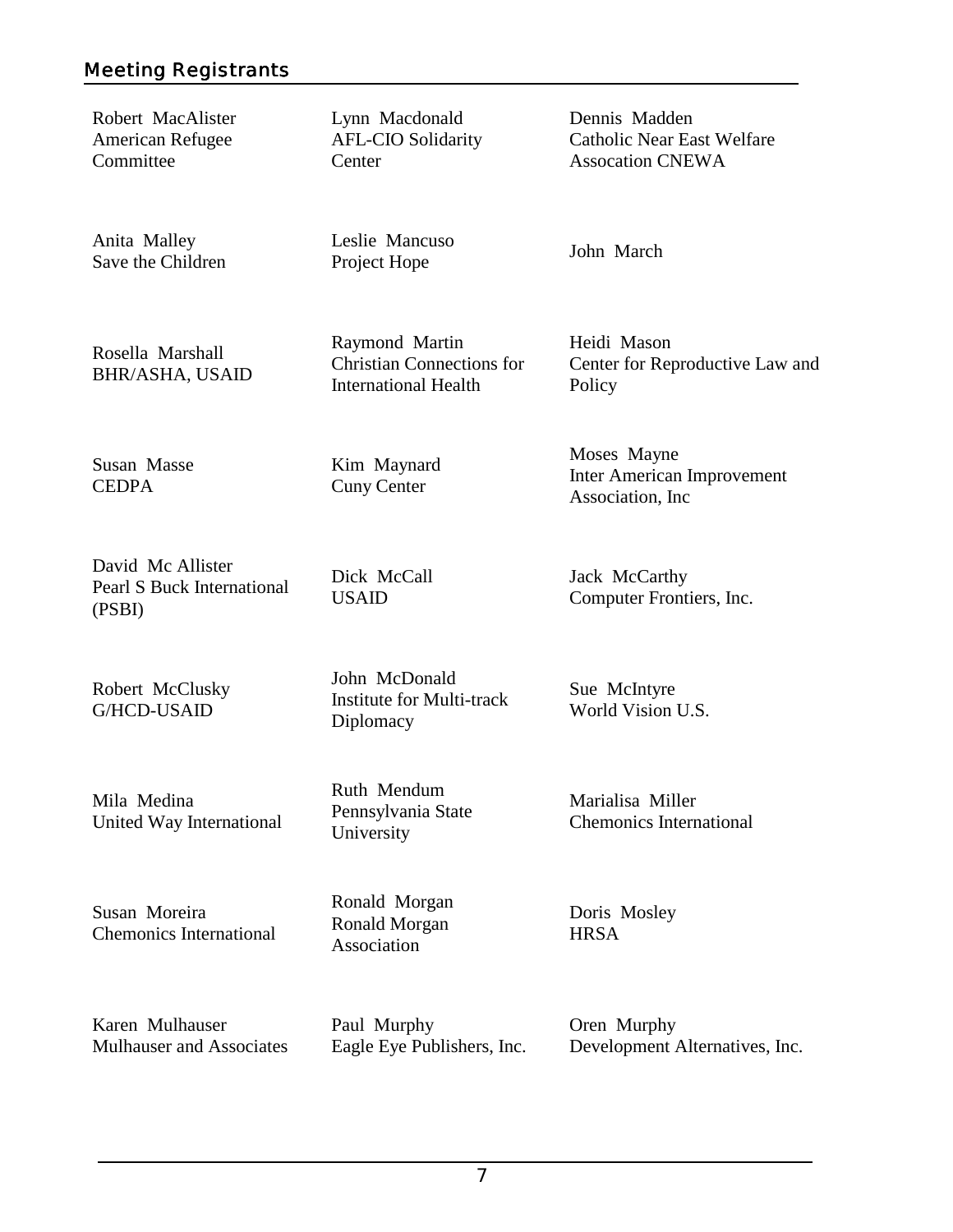| Aleathea Musah<br><b>USAID</b>                                           | Julie Nenon<br><b>Creative Associates</b><br>International, Inc.                                                       | Tom Nicastro<br>The Louis Berger Group                                            |
|--------------------------------------------------------------------------|------------------------------------------------------------------------------------------------------------------------|-----------------------------------------------------------------------------------|
| Heather Nolen<br>National Council of<br>Churches/Church World<br>Service | Karen Nurick<br>United States Agency for<br><b>International Development</b>                                           | Sayre Nyce<br>Refugees International                                              |
| Melanie Oleynik<br><b>IOCC</b>                                           | Martin Ornelas-Quintero<br>The National Latina/o<br>Lesbian, Gay, Bisexual,<br>and Transgender<br>Organization (LLEGO) | Scott Overall<br>Sonenthal & Overall, PC                                          |
| Joseph Pallone<br><b>COPE</b> Internaitonal - USA                        | Patricia Palmer<br>The Center for Democracy                                                                            | Gloria Pasternak                                                                  |
| Adrienne Paul<br>World Vision U.S.                                       | Peter Pelham<br>Pelham Assicates/Global<br><b>Connection's Foundations</b>                                             | Laura Perlini<br><b>American University</b>                                       |
| Allyson Perry                                                            | <b>Bleik Pickett</b><br>Pan American Health and<br><b>Education Foundation</b>                                         | Susan Pietrzyk<br>Development Associates, Inc.                                    |
| John Pitman<br>Mitchell Group, Inc.                                      | Naomi Pizarro<br><b>ACVDI/VOCA</b>                                                                                     | Matt Politte<br>George Mason University                                           |
| Margaret Pollock<br><b>NTCA</b>                                          | Clydette Powell<br><b>USAID</b>                                                                                        | Robert Prescott<br>NCM, Inc                                                       |
| Jana Prins<br><b>Counterpart International</b>                           | William Pruzensky<br><b>International Partnership</b><br>for Human Davalanmant                                         | Melanie Ram<br>Japan International Cooperation<br>$\Lambda$ conor (HC $\Lambda$ ) |

Agency (JICA)

for Human Development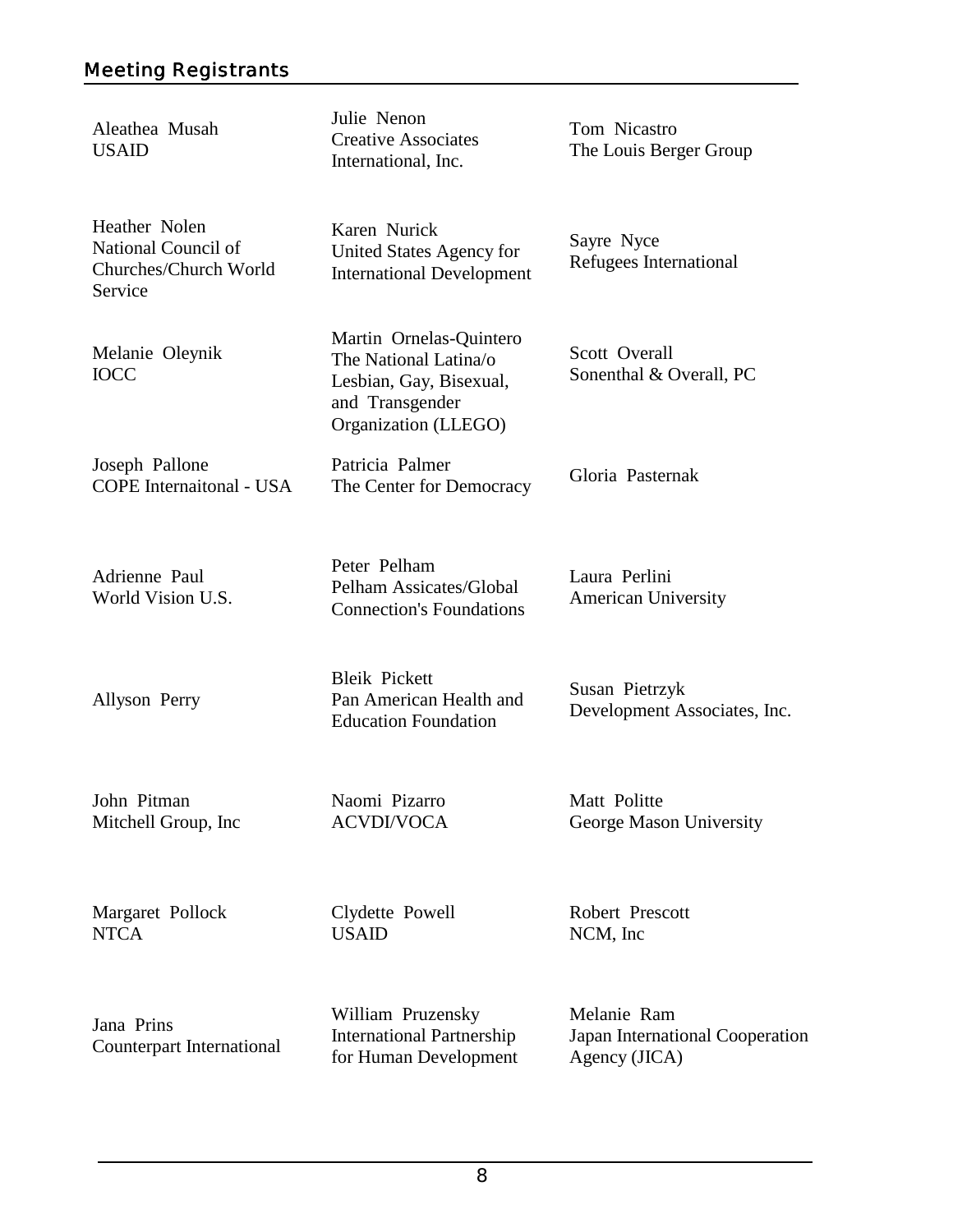| <b>Stacy Readal</b><br>Visions in Action                      | Amanda Reid<br><b>National Peace Corps</b><br>Association               | Nermien Riad<br>Coptic Orphans                         |
|---------------------------------------------------------------|-------------------------------------------------------------------------|--------------------------------------------------------|
| <b>Susanne Riveles</b>                                        | Robin Root<br>Phelps Stokes Fund                                        | Eurydice Rorick<br><b>PLAN</b> International           |
| Ghassan Rubeiz                                                | Douglas Rutzen<br><b>International Center for</b><br>Not-for-Profit Law | Dr. Stanley Samarasinghe<br><b>Tulane University</b>   |
| Susan Sanders                                                 | Jeffrey Sandman<br><b>Hyde Park</b><br>Communications, Inc.             | Pat Scheid<br>Aga Khan Foundation                      |
| Jennifer Schmidt<br><b>Adventist Diaster Relief</b><br>Agency | Patricia Schroeder<br><b>PAHO</b>                                       | Karl Schwartz                                          |
| Tony Schwarzwalder<br><b>Chemonics International</b>          | Stephen Schwenke<br><b>MSI</b>                                          | David Scotton<br>National Albanian American<br>Council |
| Stephen Sealy<br>Pact                                         | Ron Seligman<br><b>Creative Associates</b><br>International, Inc.       | Laura Seurynck<br>George Mason University              |
| Paul Sevier<br><b>AMIDEAST</b>                                | Cheryl Simmons<br>Computer Frontiers, Inc.                              | Donald Spears<br><b>CAII</b>                           |
| Roy Stacy<br><b>FEWS NET</b>                                  | Lou Stamberg                                                            | John Stamm<br><b>USAID</b>                             |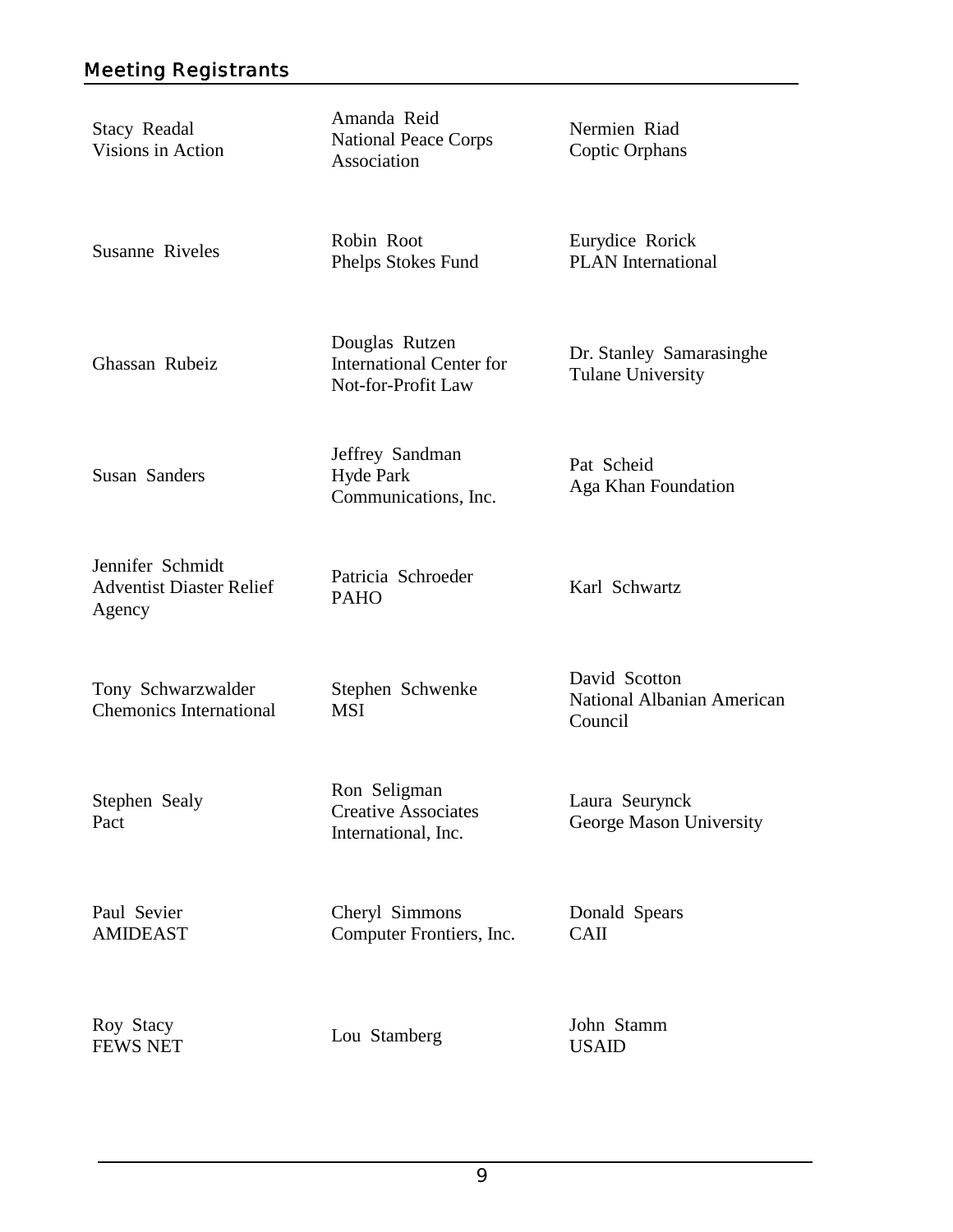| Jen Steele<br><b>ACDI/VOCA</b>                                                                           | Donna Stefano                                                                            | Sarah Steinmetz, PhD<br>Pact                                          |
|----------------------------------------------------------------------------------------------------------|------------------------------------------------------------------------------------------|-----------------------------------------------------------------------|
| Richard Strickland<br><b>International Center for</b><br>Research on Women                               | April Stubbs-Smith MPH<br>Ryan White Care Act<br><b>Technical Assist Betah</b><br>Assoc. | L. Suda<br>GAO                                                        |
| Leo Surla<br>MetaMetrics Inc                                                                             | Zack Sweet<br>George Washington<br>University                                            | Ester Sztein<br>A.C.T.                                                |
| Ricard Talley<br>George Washington<br>University                                                         | Rose Tchwenko<br><b>Worldsspace Foundation</b>                                           | Randal Teague<br><b>Earth University Foundation</b>                   |
| Martin Tillman<br>Johns Hopkins School of<br><b>Advanced International</b><br><b>Studies</b>             | Jennifer Treanor<br><b>TCA</b>                                                           | Ted N. Tschudy<br><b>Organization Consultant</b>                      |
| Mandi Tuttle<br><b>Counterpart International</b>                                                         | Andrea Usiak<br>Academy for Educational<br>Development                                   | Deborah Valencie<br><b>ORT</b>                                        |
| Jo-Anne Vaughn                                                                                           | Luca Venza                                                                               | Martha Villada<br>Partners of the Americas                            |
| Nina Wadhwa<br>Dept. Health & Human<br>Services, Office of<br><b>International and Refugee</b><br>Health | Dannelle Walter<br>Women for Women<br>International                                      | Jeff Watson<br><b>Christian Blind Mission</b><br>International (CBMI) |
| Kristen Weeks<br>Doctors of the World -<br><b>USA</b>                                                    | Chad Weinberg<br>United States Agency for<br><b>International Development</b>            | Dolores Weis<br>Women for Women International                         |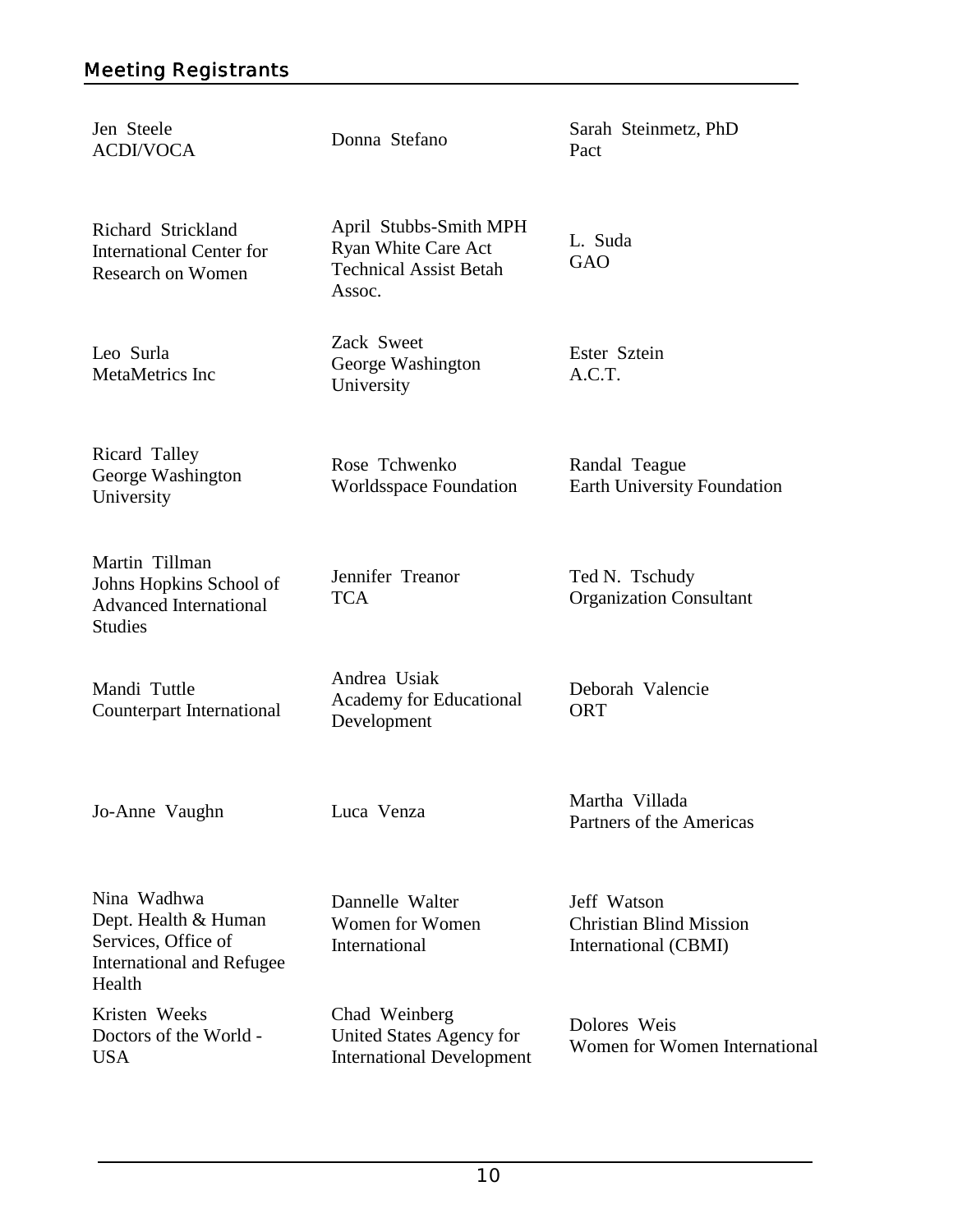Gwenoly Whiting Ada Williams Refugees International

Roberta Wirth Institute for Health Policy Analysis

Rosann Wisman **CEDPA** 

Keith Wright Food for the Hungry International

Jason Taylor Wright, MSFS, MA Dept. Health & Human Services, Office of International and Refugee Health

Michael J. Young Professional Resource Group International, Inc.

Lee Zahnow World Wildlife Fund Nona Zicherman Development Alternatives, Inc.

Deborah Von Zinkermavel Cynthia

Seraphim Foundation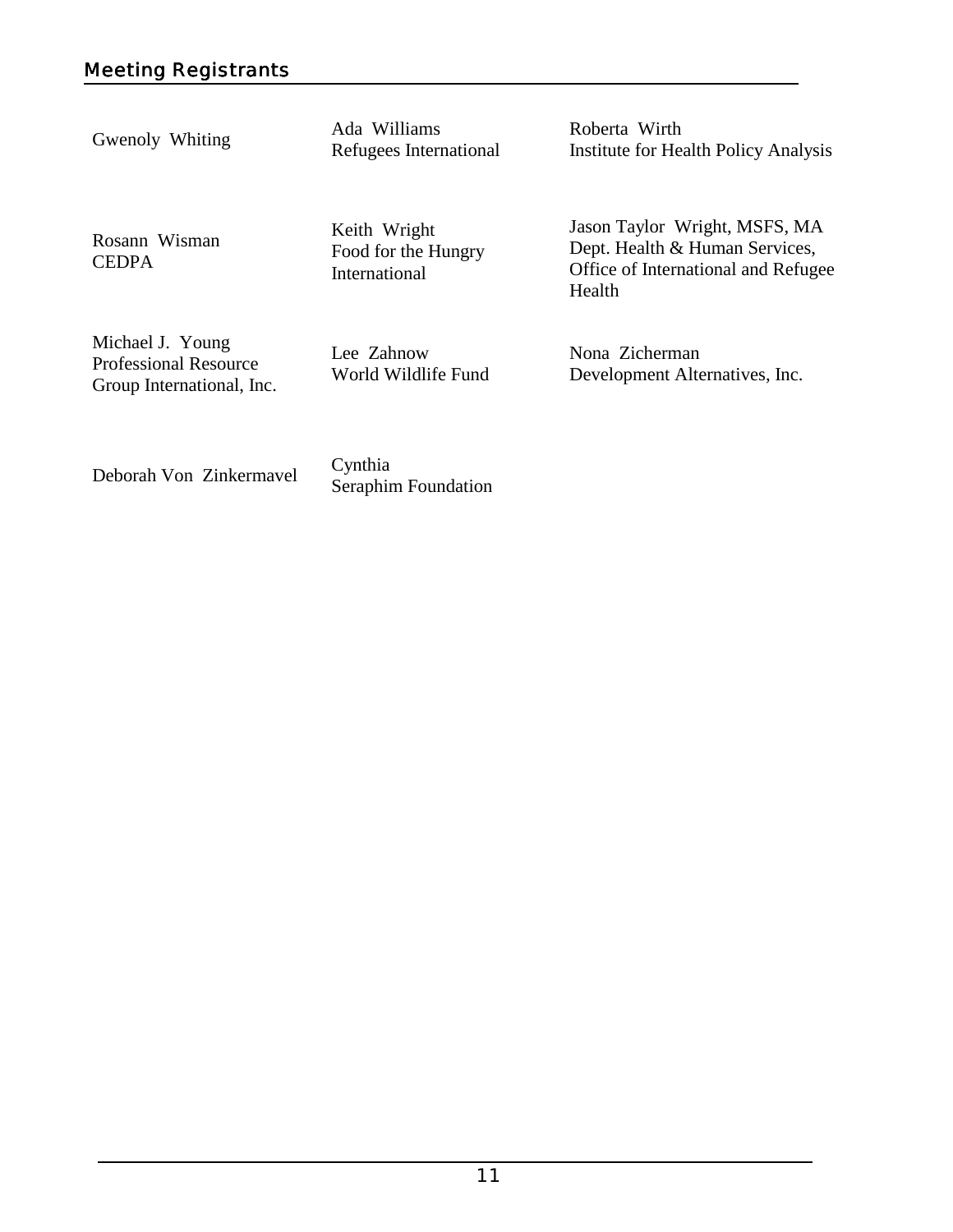**USAID's Strategies for Conflict Prevention, Procurement** Reform, the Global Development Alliance, and HIV/AIDS

**Advisory Committee on Voluntary Foreign Aid** 

## **ACVFA Information**

# ANNEX 5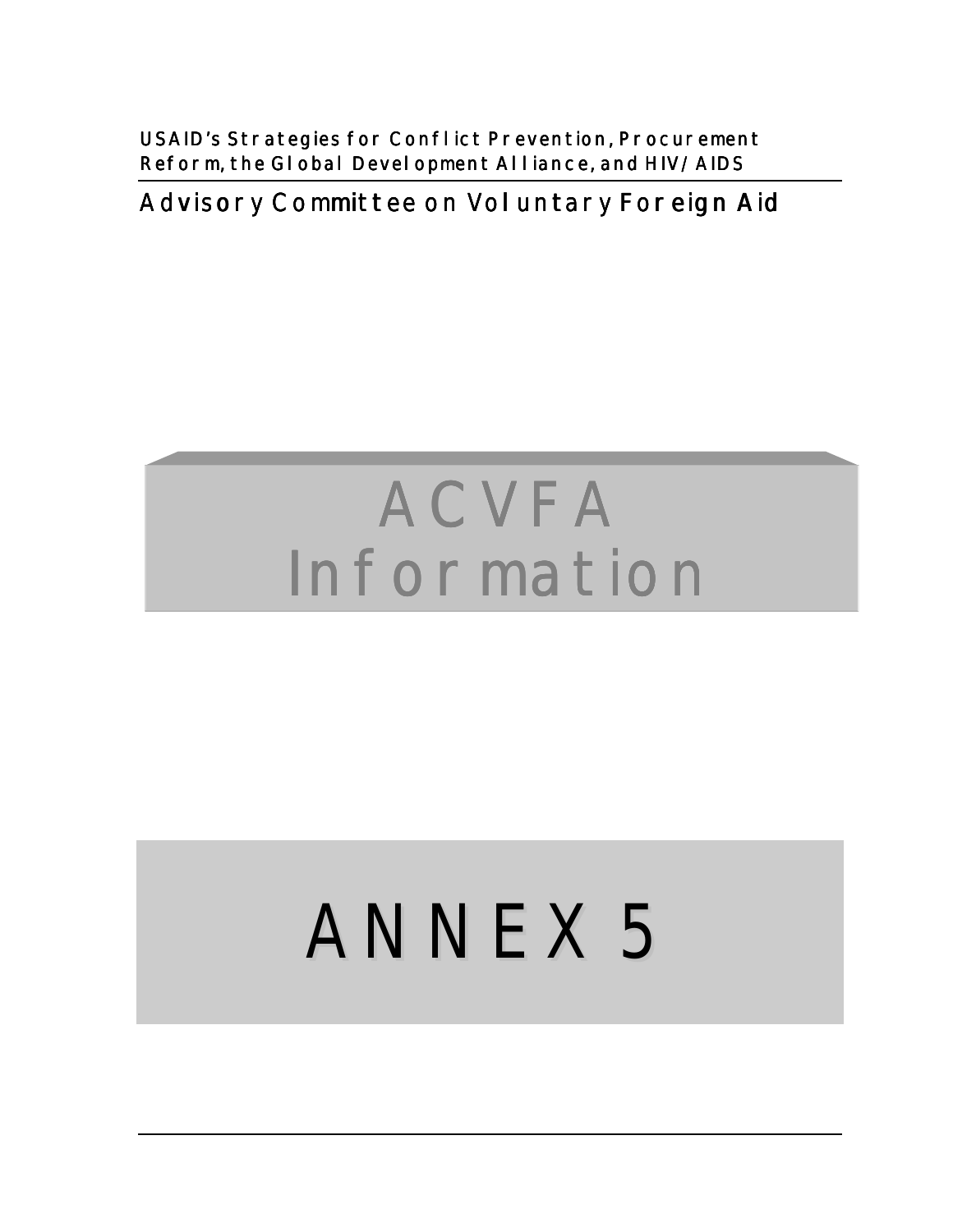#### **Advisory Committee on Voluntary Foreign Aid**

## **Fact Sheet**

The Advisory Committee on Voluntary Foreign Aid (ACVFA) was established by Presidential directive after World War II to serve as a link between the U.S. Government and private voluntary organizations (PVOs) active in humanitarian assistance and development work overseas. Comprised of 24 private citizens with extensive knowledge of international development, ACVFA helps provide the underpinning for cooperation between the public and private sectors in U.S. foreign assistance programs.

As stated in its charter, the Advisory Committee's role is:

- HE To consult with, provide information to, and advise the Agency for International Development (USAID) and other U.S. Government agencies on development issues relating to foreign assistance in which the U.S. Government and PVOs interact;
- HH I To provide information and counsel to the PVO community on issues of concern regarding their relations with USAID and other U.S. Government agencies; and
- H. To foster public interest in the field of voluntary foreign aid and in PVO activities.

ACVFA meetings provide opportunities for information exchange and consultation between USAID and other governmental agencies and the nongovernmental community. The Committee brings together USAID and PVO officials, representatives from universities, international non-governmental organizations (NGOs), U.S. businesses, and government, multilateral, and private organizations to foster understanding, communication, and cooperation. The meetings focus on timely topics selected from a wide range of issues and challenges that affect the relationship between the official foreign assistance program and the private voluntary community. Following these deliberations, the ACVFA provides specific recommendations to the USAID Administrator.

ACVFA members are appointed by the USAID Administrator for terms of varying lengths up to three years. Members embody diverse perspectives and experience, and are experts on private voluntary organizations and international development including PVO comparative advantages in relief and development, aspects of PVO programming, and the relationship of PVOs with USAID. The members serve without compensation. Public meetings are held three times per year.

For more information on the Advisory Committee for Voluntary Foreign Aid, please contact Noreen O'Meara, ACVFA Executive Director, in the Office of Private and Voluntary Cooperation (PVC) at 202-712-5979, [nomeara@usaid.gov.](mailto:nomeara@usaid.gov) ACVFA meeting reports are available after each public meeting. For copies of these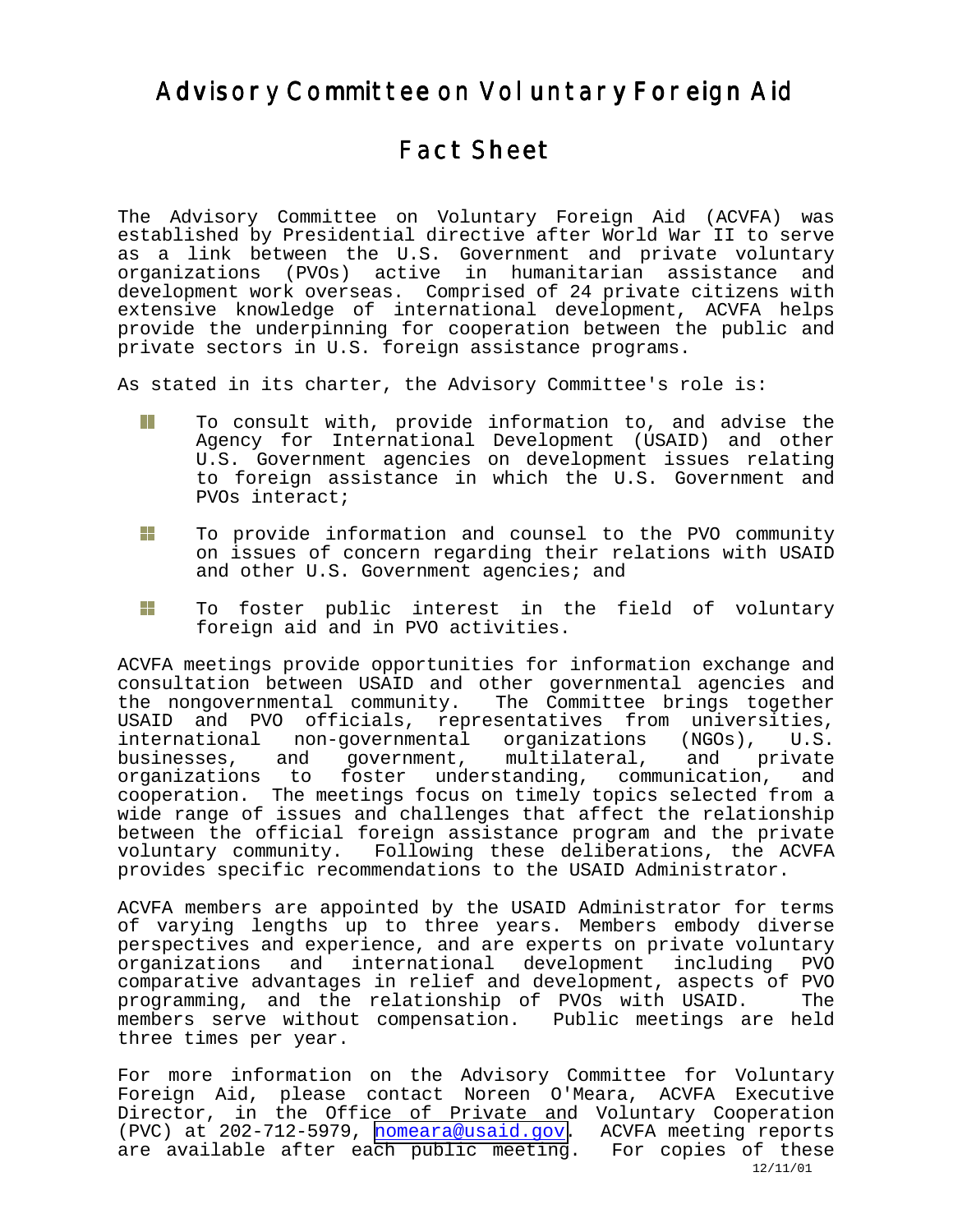reports and other ACVFA publications, please contact the ACVFA Director or visit the ACVFA website at www.usaid.gov/hum\_response/pvc/acvfadir.html.